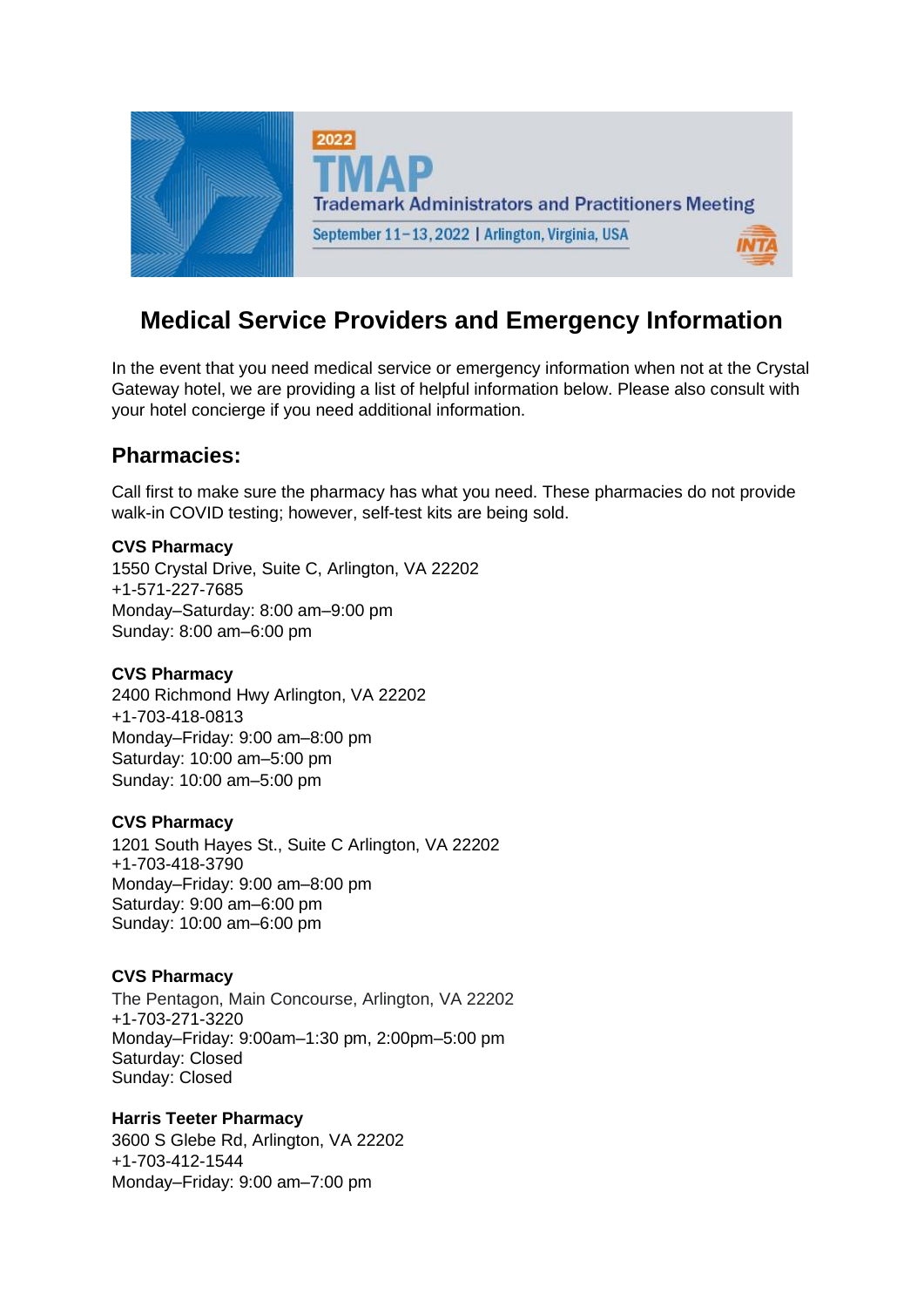Saturday: 9:00 am–5:00 pm Sunday: 11:00 am–5:00 pm

#### **Omar P. Saunders, RPH**

1600 Crystal Dr., Arlington, VA 22202 +1-703-413-0525 Monday–Saturday: 9:00 am–9:00 pm Sunday: 10:00 am–8:00 pm

#### **Walgreens**

1301 S Joyce St D - 30, Arlington, VA 22202 +1-703-413-6280 Monday–Friday: 7:00 am–10:00 pm Saturday: 8:00 am–10:00 pm Sunday: 8:00 am–9:00 pm

## **Local Hospital:**

• **Virginia Hospital Center** 1701 N George Mason Drive, Arlington, VA 22205 +1-703-558-5000

## **Walk-in Clinics:**

Walk-in clinics are available to deliver immediate and primary, ongoing health services on your time. Equipped to treat acute, non-life-threatening issues, patients can walk-in or schedule an appointment. Be mindful that these clinics might not be able to treat all your health issues.

- **Arlington VA Immediate Care (walk-in without appointment)** 1409 S Fern St Suite A, Arlington, VA 22202 +1-571-302-4812 Monday–Friday: 9:00am–8:00pm Saturday–Sunday: 9:00am–4:00pm Website:<https://www.arlingtonvaimmediatecare.com/contact-us/>
- **Minute Clinic (CVS Pharmacy)** 1201 S Hayes St Suite C, Arlington, VA 22202 +1-866-389-2727 Monday–Friday: 8:30am–7:30pm Saturday: 9:00am–5:30pm Sunday: 9:00am–4:30pm
- **VHC Health - Immediate Care (check website for appointment)** 764 23rd St S, Arlington, VA 22202 +1-703-717-7001 Monday–Sunday: 8:00am–8:00pm Website:<https://www.vhcphysiciangroup.com/immediate-care/>